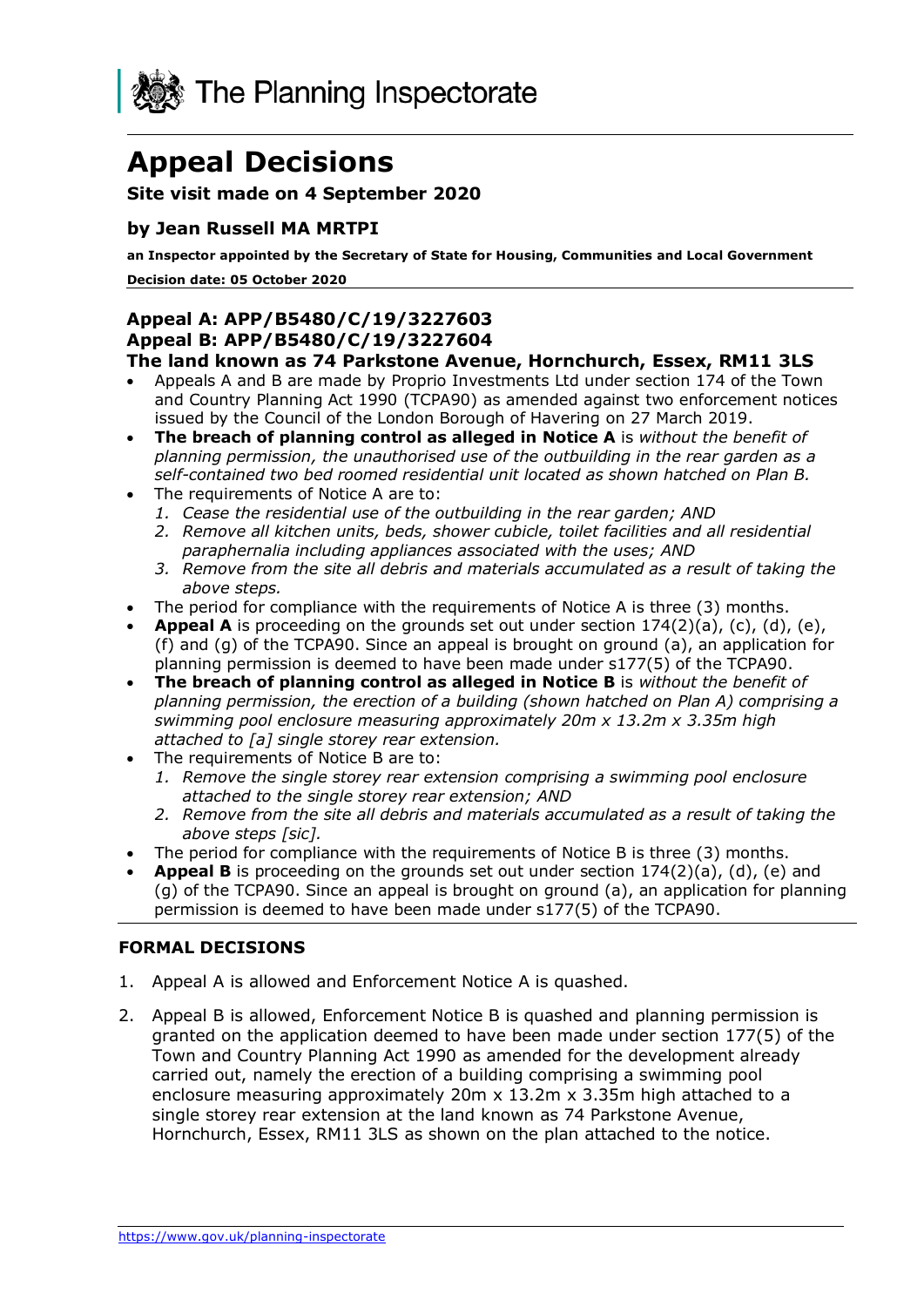# **PRELIMINARY MATTERS**

- 3. It appears that the Council issued an enforcement notice on 15 February 2019 which alleged the same breach of planning control as Notice A but was served on fewer people. I assume that the February notice was withdrawn and replaced by Notice A. Appeal A was certainly made against Notice A as dated 27 March 2019.
- 4. The allegation in Notice A is not precisely described: it refers to 'the unauthorised use…' but it is a 'material change of use' that requires planning permission. It is not necessary for me to consider whether Notice A may be corrected because it shall be quashed anyway pursuant to my conclusions on ground (c).
- 5. There is also an error in Notice B; it alleges 'the erection of a building…attached a single storey rear extension' but requires the removal of the 'extension'. Again, it is not necessary for me to correct the requirements because Notice B will be quashed through my decision to grant permission for what is alleged<sup>1</sup>.
- 6. Appeals A and B were mistakenly made in the name of Mr Harman Bhangu. The agent confirmed that the appellant in both cases is Proprio Investments Ltd, the freehold proprietor of 74 Parkstone Avenue. Mr Bhangu is the company director.
- 7. The appellant acquired the property on 10 December 2018, but some grounds of appeal require consideration of how the site was before then. The previous occupier is not party to Appeals A or B, and I shall refer to him simply as 'PG'.
- 8. The appellant has submitted the following signed witness statements<sup>2</sup>:
	- HB1 and HB2: statements by Mr Bhangu dated 26 April 2019 and 30 July 2020.
	- • SJ1: statement by Mr Jaffery dated 24 April 2019. Mr Jaffery was a 'friend and business associate' of PG.
	- • JH1 and JH2: statements by Mr Hare that are dated 26 May 2020 and undated. Mr Hare is director of Anami Holdings Ltd (AHL).
	- • SP1 and SP2: statements by Mr Panesar that are dated 29 May and 31 July 2020. Mr Panesar is Mr Hare's solicitor and the appellant's agent.
- 9. The appellant withdrew ground (e) for both Appeal A and Appeal  $B^3$ .
- 10. Appeal A was made with ground (c) pleaded and the appellant has given evidence relevant to this ground. However, they presented that evidence with reference to ground (b). The Council had an opportunity to respond to the appellant's actual case. I shall treat Appeal A as proceeding on grounds  $(b)$ ,  $(c)$ ,  $(d)$ ,  $(a)$ ,  $(f)$  and  $(g)$ .
- 11. The appellant's concerns about the Council's enforcement procedures and the expediency and financial implications of Notices A and B are outside of my remit.

# **THE SITE AND ITS SURROUNDINGS**

 12. Parkstone Avenue is a quiet street lined by dwellinghouses which generally stand in substantial plots. The road is within the Emerson Park area, described in the Council's Supplementary Planning Document (SPD) 5 as a '*mature and pleasant residential district…[with] a distinctive character of varied and well maintained single family detached dwellings in spacious and well-landscaped grounds'*4.

 $1$  The enclosure is in fact an extension, but the term 'building' can mean 'part of a building' and it is helpful to distinguish the enclosure from the extension that it is attached to.

 $2$  The witness statements do not take the form of statutory declarations as suggested. <sup>2</sup> The witness statements do not take the form of statutory declarations as suggested.<br><sup>3</sup> Ground (e) is that copies of the enforcement notice(s) was or were not properly served

 4 SPD5: Emerson Park Policy Area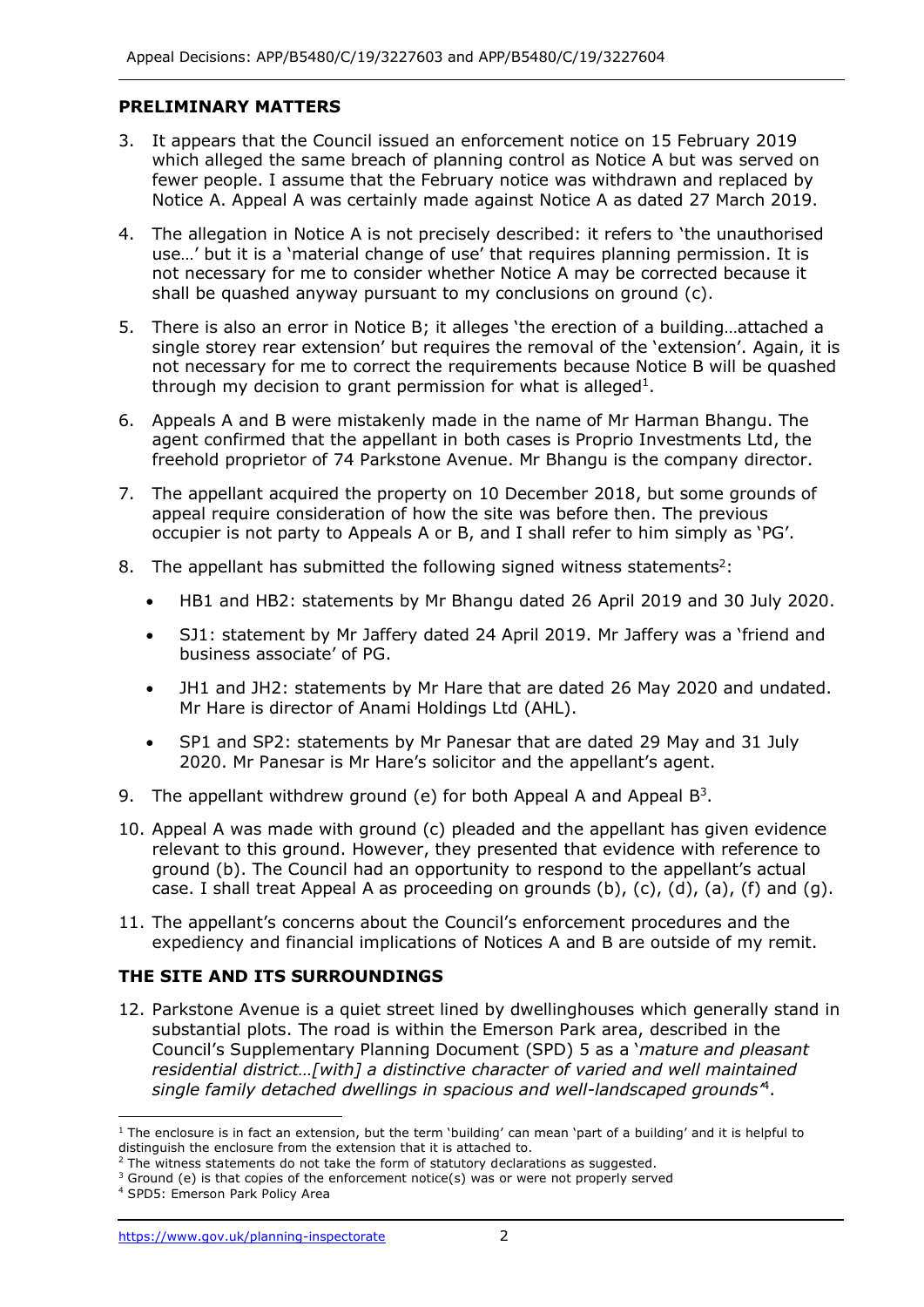13. Like other properties in this area, the appeal house has been altered and extended over time, largely in accordance with permissions granted. The outbuilding subject to Appeal A stands close to the rear (or southern) boundary of the site, while the swimming pool enclosure subject to Appeal B is attached – as suggested above – to an existing and permitted single storey rear extension to the house. There is lawn between the appeal structures and a play area beside the outbuilding.

# **APPEAL A – THE RESIDENTIAL USE APPEAL**

# **Appeal A on Grounds (b) and (c)**

- 14. Ground (b) is that the 'matters' stated in the notice have not occurred; ground (c) is that the matters do not constitute a breach of planning control. The onus is on the appellant to make their case on the balance of probabilities. Their evidence must be accepted where it is sufficiently precise and unambiguous and there is no evidence to contradict their version of events or make it less than probable.
- 15. The appeal outbuilding is capable of being used as a dwellinghouse, containing as it does a kitchen, bathroom and habitable rooms. The appellant accepts that the structure was in fact 'lived in'. It follows that the 'use of the outbuilding…as a self- contained two bed roomed residential unit' has probably occurred and the appeal on ground (b) must fail.
- 16. However, it does not automatically follow that the use was in breach of planning control. The appellant's case is that the outbuilding was used for purposes incidental to the lawful residential use of the main house – and that cannot be right, but it is not uncommon for the term 'incidental' to be misunderstood.
- 17. An 'incidental' (or 'ancillary') use must be different from but functionally connected to the 'primary' use in a normal way. Since the outbuilding was 'lived in', it was put to the same use as the main house. It was in residential use and not a use that is incidental to residential use. However, a family may use a garden annex for living purposes without making a material change of use of the property.
- 18. The key question here is whether the outbuilding was used as 'part and parcel' of the lawful residential use of the dwelling at 74 Parkstone Avenue, or as a separate dwelling in a separate planning unit on the balance of probabilities. The planning unit is usually the unit of occupation, unless a smaller area is physically and/or functionally separate as a matter of fact and degree.
- 19. I am told that PG and his family lived at the site from November 2010, but he was subject to a high court judgment on 17 July 2014 in respect of debt to AHL. On 19 December 2014, a legal charge was made between Enilo International Ltd (EIL) as the mortgagee and Berkeley Realty Ventures Ltd (BRVL) as the mortgagor of no. 74. BRVL, at the request of PG, charged the property as security for payment of the debt due to EIL. It was EIL which later sold no. 74 to the appellant – and so PG was not the legal owner of the site, at least from December 2014 onwards.
- 20. Mr Jaffery described visiting the site some three or four times a week during the period from 2010 to late 2014. He stated that the outbuilding was '*always used by [PG] and his family for residential purposes including any domestic staff*'. I do not know if Mr Jaffery still has a relationship with PG, friendly or otherwise. Either way, there is nothing before me to show that his statement is not reliable.
- 21. Mr Hare and Mr Panesar visited the site on 12 December 2014 before finalising the legal charge described above. The former stated that the swimming pool enclosure which is subject to Notice B '*appeared to be used by the tenants…the outbuilding also appeared used and lived in. I had previously been informed that the building*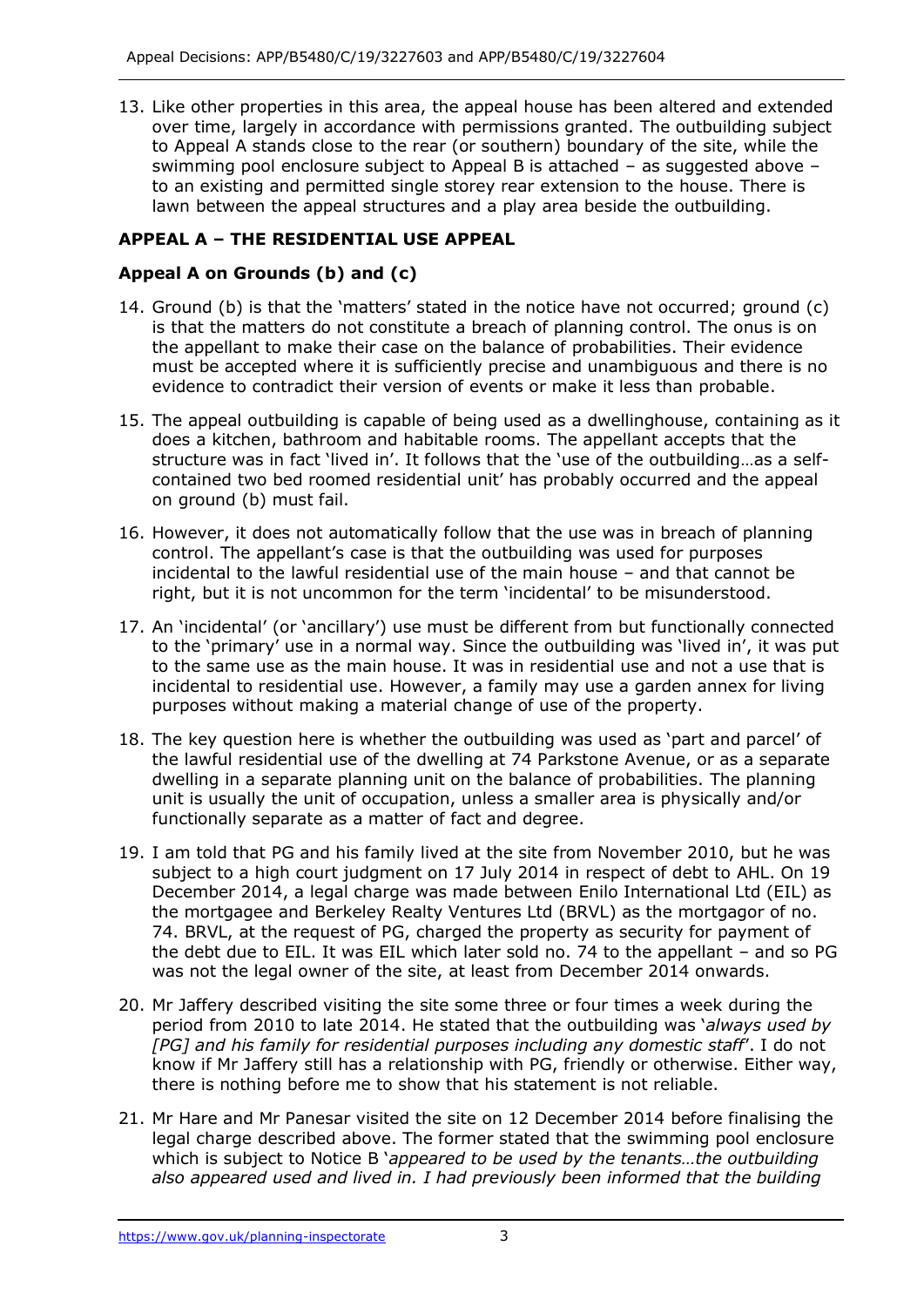*was being used for ancillary accommodation for the use of a live in caretaker*'. The 'tenants' must have been PG and his family, since he was not the owner and there is no record of anyone else living in the main house.

- 22. There is nothing to contradict Messrs Jaffery, Hare and Panesar's accounts. Where domestic staff 'live in', they are usually considered to be part of the family household; this is true whether they live in a room in the main dwelling or an annex in the grounds. The appellant's evidence indicates, therefore, that the planning unit probably remained in single family occupation at least until late 2014 and the use of the outbuilding was part and parcel of the use of the house.
- 23. The Council's report shows that Notice A was issued after the third investigation into the alleged residential use of the outbuilding. The report does not say why the first case (ENF/204/10) was opened or closed, or why the second (ENF/92/15) was opened either. However, it states that the second investigation was closed because  of '*the owner's claim at the time that the outbuilding was no longer intended to be rented out to a tenant'*. Even if PG then owned the site, or the Council thought he did, the report does not show that the outbuilding was let to an unrelated person.
- 24. For the final enforcement investigation, the report describes that a Council officer on 5 May 2017 visited the site '*with OB, someone in property present, did not open the door*'. I can assume that 'OB' was the outbuilding and the person 'present' was living there, but the note still does not amount to evidence of *separate* residential use. The report also shows that the Council obtained an entry warrant, but not that anyone other than PG and members of his household ever lived on the site.
- 25. The appellant states that the outbuilding was not subject to separate utility or Council Tax bills. I could not allow the appeal on the basis of that claim alone, because it is not unusual for people to fail to register for Council Tax, and utility bills can be factored into rent (while both may be factored into salary). However, the evidence certainly does not harm the appellant's case – and the Council has not contended that the alleged residential unit was in fact billed separately, although their report shows that an officer 'checked C/Tax records'.
- 26. I also accept the appellant's point that the outbuilding has no separate access, although this again cannot be decisive because occupiers of separate dwellings can and do sometimes share a drive. The outbuilding can be reached without walking through the main house at no. 74; there is a path alongside the eastern site boundary which connects the outbuilding to the plot frontage and Parkstone Avenue. However, the path also serves the back garden to the main house; that space is not and does not appear to have ever been subdivided. There is no evidence of the outbuilding having any separate curtilage.
- 27. I find from the evidence before me that the residential use of the outbuilding was 'part and parcel' of the lawful residential use of 74 Parkstone Avenue on the balance of probabilities. I conclude that there has not been a breach of planning control as alleged and Appeal A succeeds on ground (c). Notice A shall be quashed and grounds (d), (a), (f) and (g) do not fall to be considered.

# **APPEAL B – THE SWIMMING POOL ENCLOSURE APPEAL**

# **Appeal B on Ground (d)**

 28. An appeal on ground (d) is that, at the date when the notice was issued, no enforcement action could be taken in respect of any breach of planning control constituted by the matters alleged.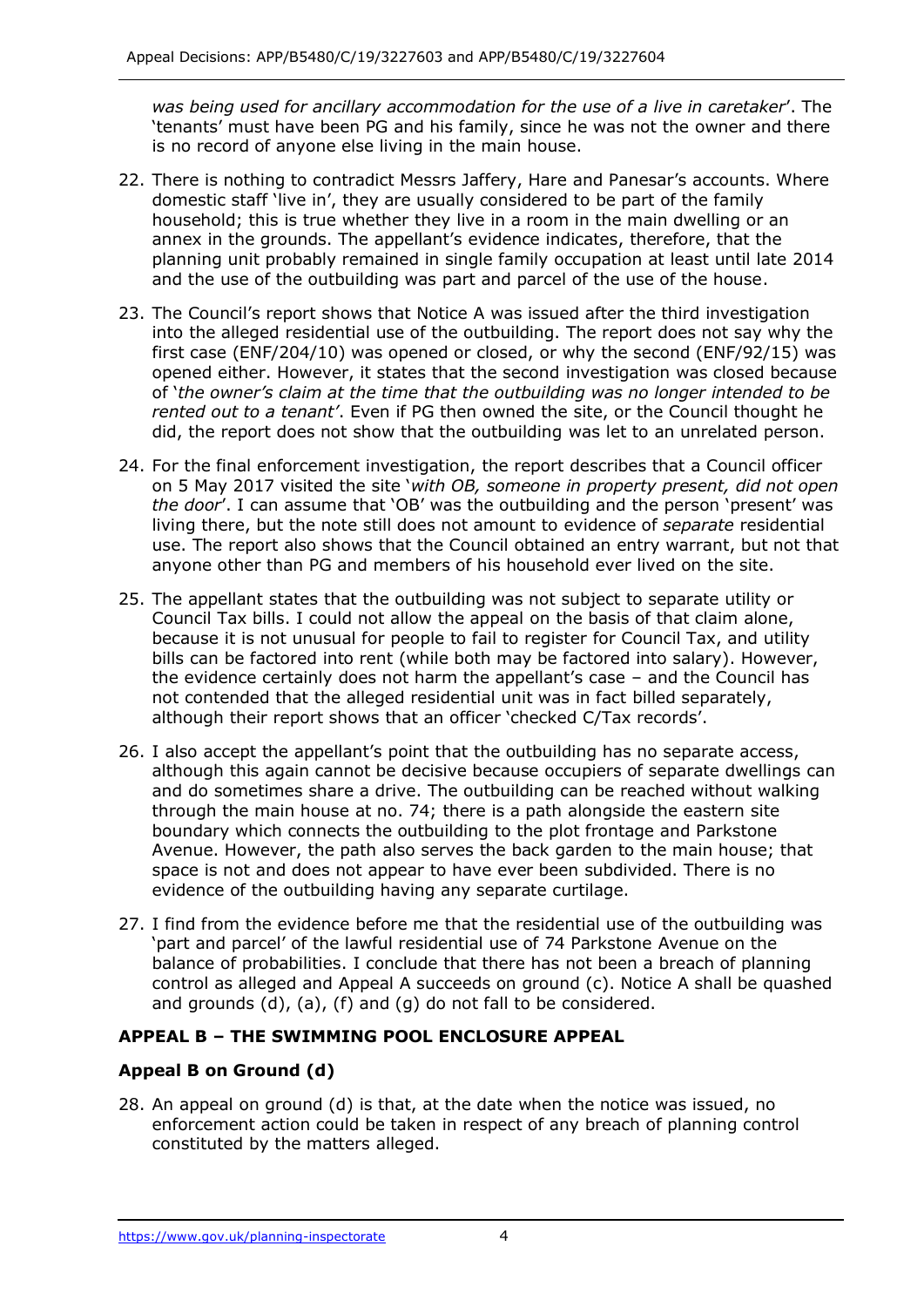- 29. Under s171B(1) of the TCPA90, no enforcement action may be taken against a breach of planning control consisting in the carrying out of building operations after the end of the period of four years beginning with the date on which the operations were substantially completed. The appellant must show that the 'building comprising a swimming pool enclosure…' was substantially completed by 27 March 2015 on the balance of probabilities, four years before Notice B was issued.
- 30. Before I turn to the evidence, it is worth explaining what is meant by 'substantially completed'. The question is not whether operations have progressed so far that outstanding works, on their own, would not require planning permission. Where a building is proposed, permission should be sought and granted for the operation *as a whole*. If a building is not erected in accordance with a permission, it is unlawful as a whole and can be enforced against as a whole, unless and until it is immune from enforcement action. To be substantially completed, therefore, a building must be fully detailed and of a certain character.
- 31. Mr Bhangu submitted Google Earth photographs dated 19 July 2013, 10 February 2015 and 3 May 2015 as Exhibit B to HB1. I accept from the position of cars in the street and at the property that these images are identical. The enclosure is absent from the pictures – but Mr Jaffrey's evidence is that the works did not begin until 2014. I shall assume that the photographs were taken in 2013 and do not undermine the appellant's or the Council's case.
- 32. Mr Bhangu submitted another aerial photograph at Exhibit A which was confirmed by 'Get Mapping' as having been taken on 24 August 2014. It shows that the walls of the structure had been built and the pool itself laid out – but there was no roof, as Mr Bhangu admitted in HB2. The enclosure was not substantially completed by 24 August 2014, although that was again well before the material date.
- 33. Mr Jaffery said in SJ1 that '*…towards the end of 2014 (September/October 2014) I observed the works progress on the Swimming Pool to substantial completion…the whole of the property including the swimming pool area was occupied and used for residential purposes'*. That evidence is not sufficiently detailed to make the appellant's case on its own.
- 34. Mr Hare said in JH1 that '…*I attended the property at 74 Parkstone Avenue on the 12th December 2014…the swimming pool complex [was] completed. I recall that the pool was full of water and that the pool building had a large glass roof and it appeared…to be used by the tenants*'. He added in JH2 that '*…I recall seeing children's swimming armbands and floats…there were no building materials or…similar…on site'*. Mr Panesar agreed in SP2 that '*the pool annex was very nicely laid out with a seating area immediately before the pool and then the glass windows…which looked out onto the main garden*'.
- 35. Mr Hare stated that PG allowed him to take photographs of the outside of the site, although not inside the enclosure. The pictures are dated '12/12/2014' and indeed show trees in winter. They also show that the enclosure then had walls, windows, some kind of roof and rooflight – but they are not clear beyond that, because they are faded, taken from a distance and only show parts of the enclosure.
- 36. Mr Bhangu, Mr Jaffery and the Council also submitted a Google Earth photograph dated "6/4/2015". I will assume that it was taken on 6 April rather than 4 June 2015, because the Council thought so and this assists the appellant. The image again suggests that the shell was in place with a roof and rooflight. However, the roof was clearly not finished or felted as shown in the more recent pictures in the appellant's statement of case.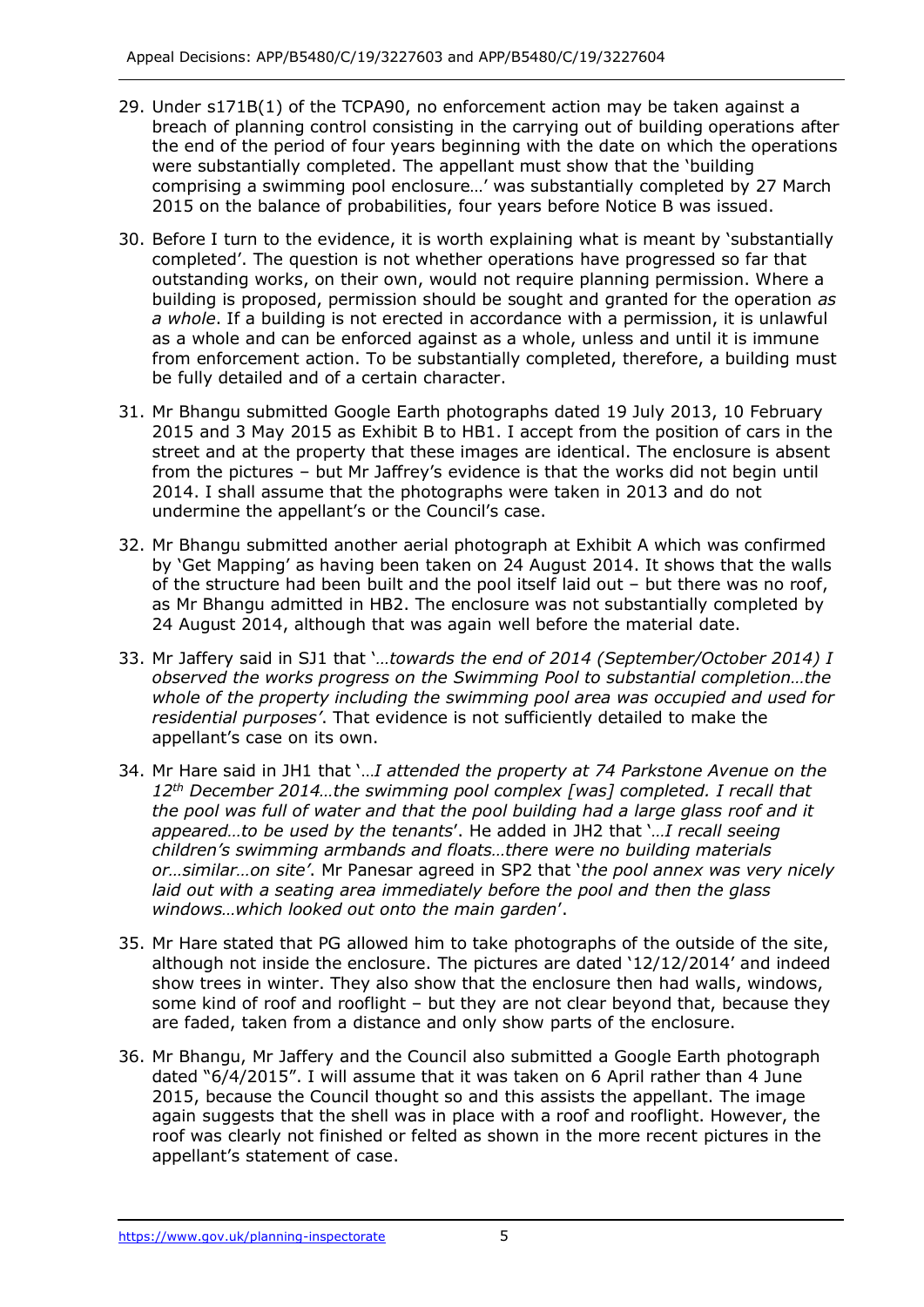- 37. The Council has submitted photographs taken on 28 June 2017 which show missing flooring around the pool, but they do not say why they thought the enclosure was then in the state that it was. The onus is not on the Council to make their case but, with no other narrative available, the appellant may be right that post-completion works could have taken place in 2017 to remedy some problem such as damp. Mr Hare is clear that the floor was not lifted in December 2014.
- December 2014 or March 2015 is contradicted by the '6/4/2015' photograph. Google date stamps are not reliable, and the appellant was told by Get Mapping that no aerial images were taken in 2015. However, the photograph cannot have been taken much earlier than 6 April of that year because it shows that works on the enclosure had progressed since 24 August 2014 *and* trees in full leaf. 38. Even so, the appellant's evidence of the building being substantially completed by
- 39. I find the appellant's evidence insufficiently precise and unambiguous for me to allow this ground (d) appeal. I have noted the references to water in the pool and children's toys, but Messrs Jaffery, Hare and Panesar did not describe or show the enclosure being a fully detailed building or in actual use for its intended purpose. The appellant has not explained the discrepancy between the appearance of the enclosure in the April 2015 aerial photograph and their own later pictures.
- 40. Adding a little weight to that finding, the high court judgment against PG in respect of debt owed to AHL was made in July 2014 when, on any account, the swimming pool enclosure was not substantially complete. The appellant has not explained how PG could have finished the enclosure, given his dire financial situation, before or even after December 2014 when Messrs Hare and Panesar visited for the express purpose of finalising the charging of the property as security for payment.
- 41. It has not been shown that the alleged enclosure was substantially completed by 27 March 2015 on the balance of probabilities. I conclude that it was not too late for the Council to take enforcement action and Appeal B fails on ground (d).

# **Appeal B on Ground (a) and the Deemed Planning Application**

# *Main Issues*

 42. The main issues are the effect of the enclosure on the living conditions of nearby occupiers and on the character and appearance of the surrounding area.

# *Reasons*

# *Living Conditions*

- 43. The enclosure is wide and long for a single storey rear extension even to a house of the size of no. 74. It is also some 3.35m to the eaves and therefore 50% higher than any wall or fence which could be erected without express permission on the site boundaries. In many cases, an extension of this scale could be expected to harmfully overbear neighbouring properties and I note that the Council's SPD4 expects single storey rear extensions to be no higher than 3m generally<sup>5</sup>.
- 44. However, the reason given for that guidance is to ensure there is no unacceptable loss of amenity to neighbouring properties. It is more important, in my view, for development to meet the aims than 'general' size limits set out in SPD4. Indeed that document also states that the acceptable depth of any rear extension will depend on site-specific considerations and I would take the same approach when considering the height of the swimming pool enclosure.

 5 SPD4: Residential Extensions and Alterations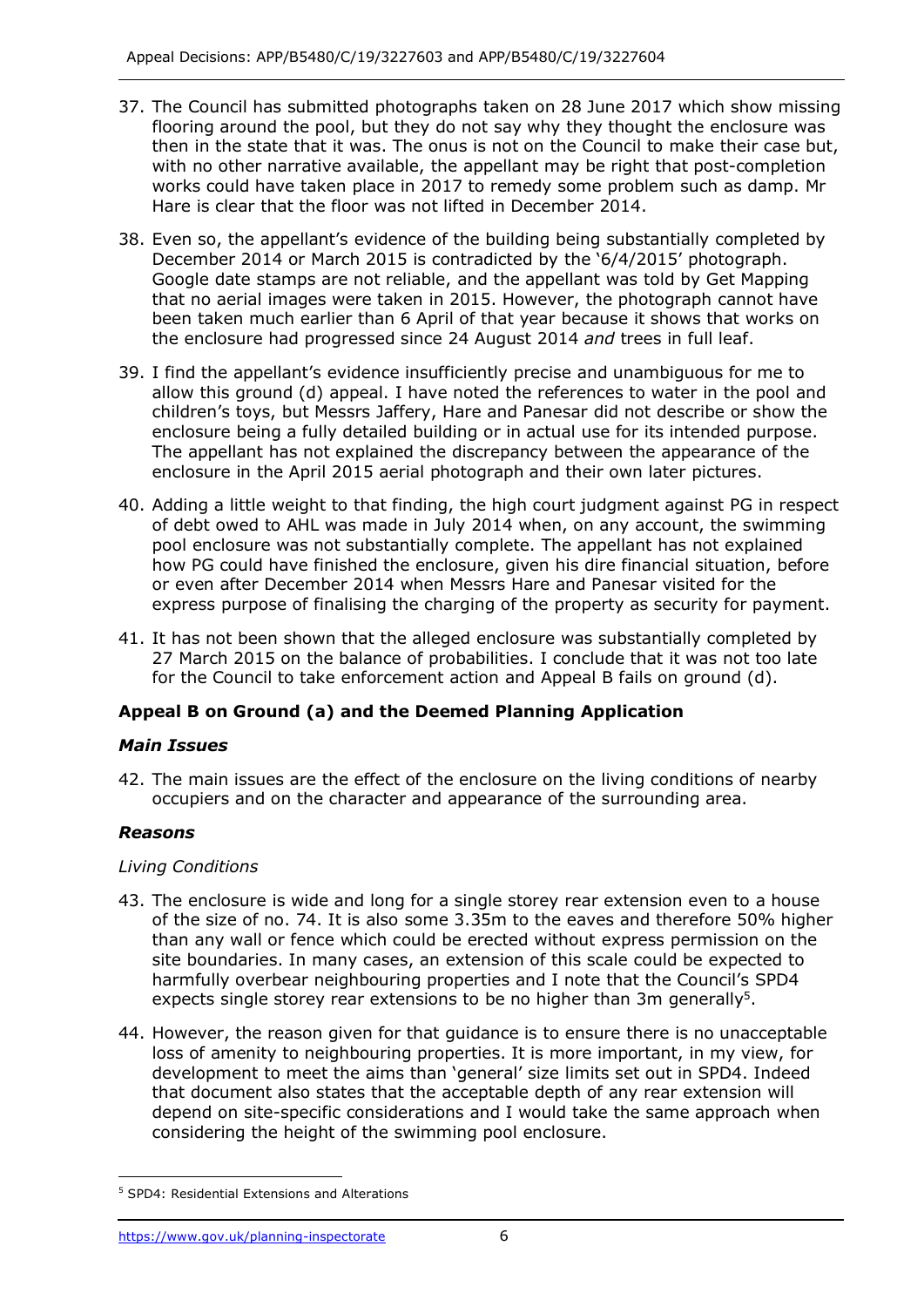- 45. The enclosure is adjacent to and the same length as an outbuilding at no. 72 which delineates the mutual boundary. The outbuilding is lower to the eaves but higher to the ridge than the nearest part of the enclosure. It will effectively conceal the enclosure from near parts of the garden at no. 72.
- 46. On its other side, the enclosure stands some 2.5m from the boundary to no. 76 which is marked not only by a fence but also mature trees and shrubs. Again, the enclosure will be substantially screened from near parts of the garden at no. 76. I consider that the '*bulk and massing immediately adjacent to the boundaries'*, as described by Notice B, are not such that the enclosure will loom over or appear unacceptably dominant from close quarters in either garden next door.
- 47. The enclosure should not appear unacceptably obtrusive from the backs of the gardens at nos. 72 and 76 because it would be seen as a lightweight, largely glazed structure that is partly screened by boundary fences and softened by landscaping in the retained site garden $6$ . The enclosure will be visible from rear- facing first floor windows in the adjoining houses, but at an angle and from a distance. It is some 6.5m from the main part of the appeal dwelling, with the gap being filled by the pre-existing extension and a courtyard.
- 48. The occupier of no. 72 has asked that the enclosure is re-roofed in artificial grass in order to improve his outlook, as apparently promised by PG. However, he has not indicated that the enclosure appears unacceptable as it is. The Council has not objected to the existing roofing and that is unsurprising because flat-roofed house extensions are often covered in felt. Although the appellant is prepared to re-roof the enclosure, it would be unnecessary and unreasonable to require such works as a condition of a planning permission. The enclosure as is causes no unacceptable loss of outlook from or enjoyment within adjacent gardens or homes.
- 49. I conclude that the enclosure causes no unacceptable harm to the living conditions of nearby occupiers. It does not conflict with Policy DC61 of the Havering Core Strategy and Development Control Policies Development Plan Document (DPD) or Policies 7.4 or 7.6 of the London Plan (LP), which require that development complements the amenity and character of the area through its appearance, materials, layout and integration with surrounding buildings and that buildings are human in scale, ensure people feel comfortable with their surroundings and do not cause unacceptable harm to the amenity of surrounding land and buildings.
- 50. The enclosure does not conflict with the National Planning Policy Framework (the Framework), which expects development to create places with a high standard of amenity for existing and future users. It causes no unacceptable loss of amenity to the neighbouring properties in conflict with SPD4 or SPD97.

# *Character and Appearance*

- 51. The Council's reason for issuing Notice B focusses on the effect of the enclosure on adjoining gardens – but it does refer to their character. The Council's statement also raises a concern that the enclosure is unsympathetic to and detracts from the character and appearance of the site and the wider Emerson Park area. The appellant has addressed this matter and I shall too.
- 52. I agree with the appellant that swimming pools are seen in many gardens in this neighbourhood but the vast majority, as shown by the aerial photographs, are outdoor pools. The appellant has not shown that the enclosure is similar in scale or design to any nearby extensions or garden buildings. However, it does not follow

 $6$  Some glazed panels were missing and boarded up on the day of my visit but I am told that was through damage. 7 SPD9: Residential Design